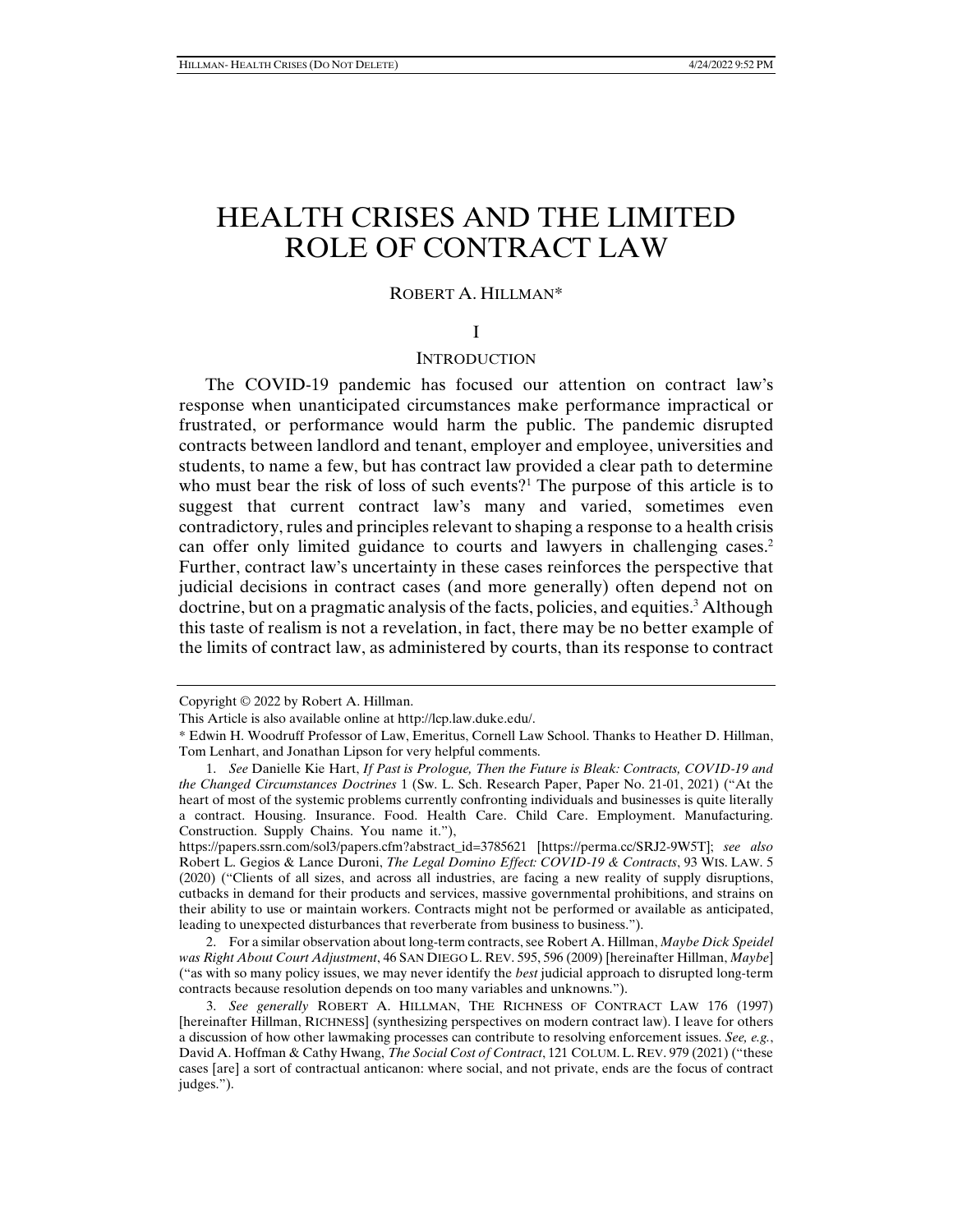disputes during a public health crisis.

Part II of this article inventories the plethora of contract law issues raised when a health crisis makes performance problematic and when no federal or state regulation is in place to resolve the dispute. Part III assesses what such circumstances reveal about the nature of contract law. First, contract law's set of responses reinforce legal theorists who have long argued that, at least in hard cases, contract law is subjective and uncertain. Second, contract law's main contribution in such cases is to identify the questions that should be asked and to provide a roadmap to follow. Part IV, the Conclusion, offers a word about postpandemic contract law.

#### II

# CONTRACT LAW'S TOOLS FOR DECIDING DISPUTES BASED ON HEALTH **RISKS**

Although analysts may sometimes overlook harm to the public as a concern of contract law, it plays an important role in cases involving unanticipated health crises.4 Reduced to its essentials, health-risk cases create a conflict between two public policies: avoiding harm to the public, on the one hand, and supporting parties' contractual freedom, on the other.<sup>5</sup> So, before a court terminates or reforms a contract based on a health risk, the court must balance the seriousness of the risk and the cost to the public of performance against the loss of party autonomy and the economic harm of unwinding a contract.<sup>6</sup>

A. Factors Based on Health Risks to The Public

#### 1. The *Hanford* Case

David Hoffman and Cathy Hwang's fine article, *The Social Cost of Contract*, reinforces the importance of the public welfare in private contract law.<sup>7</sup> The authors rely in part on *Hanford v. Connecticut Fair Association*,<sup>8</sup> as an example.

 <sup>4.</sup> *See, e.g.*, Eyal Zamir, *Contracts in the Time of COVID-19*, JOTWELL (Nov. 10, 2020) (reviewing Hoffman and Hwang, *supra* note 3), https://contracts.jotwell.com/contracts-in-the-time-of-covid-19/ [https://perma.cc/A89S-W844]; *see also* Aditi Bagchi, *Other People's Contracts*, 32 YALE J. REG. 211 (2015) (criticizing the exclusive focus on the parties' interests by legal theorists and economists).

 <sup>5.</sup> *See* Zamir, *supra* note 4 ("According to Morris Cohen's argument, any enforcement of a contract, whether it entails externalities or not, is a public matter. If so, the state must ask itself whether to use its coercive powers and spend its limited resources to enforce contracts, even when no externalities are involved.").

 <sup>6.</sup> *See* Hoffman & Hwang, *supra* note 3, at 991 (asking about the "boundaries of acceptable private ordering"). For an effort to define the distinction between public and private law, see John C.P. Goldberg, *Introduction: Pragmatism and Private Law*, 125 HARV. L. REV. 1640 (2012) ("Private law defines the rights and duties of individuals and private entities as they relate to one another. It stands in contrast to public law, which establishes the powers and responsibilities of governments, defines the rights and duties of individuals in relation to governments, and governs relations between and among nations."). Professor Zamir reinforces the point that "the public always has the last word—through interpretation and enforcement of contracts in court." Zamir, *supra* note 4.

 <sup>7.</sup> *See generally* Hoffman & Hwang, *supra* note 3.

 <sup>8. 103</sup> A. 838 (Conn. 1918).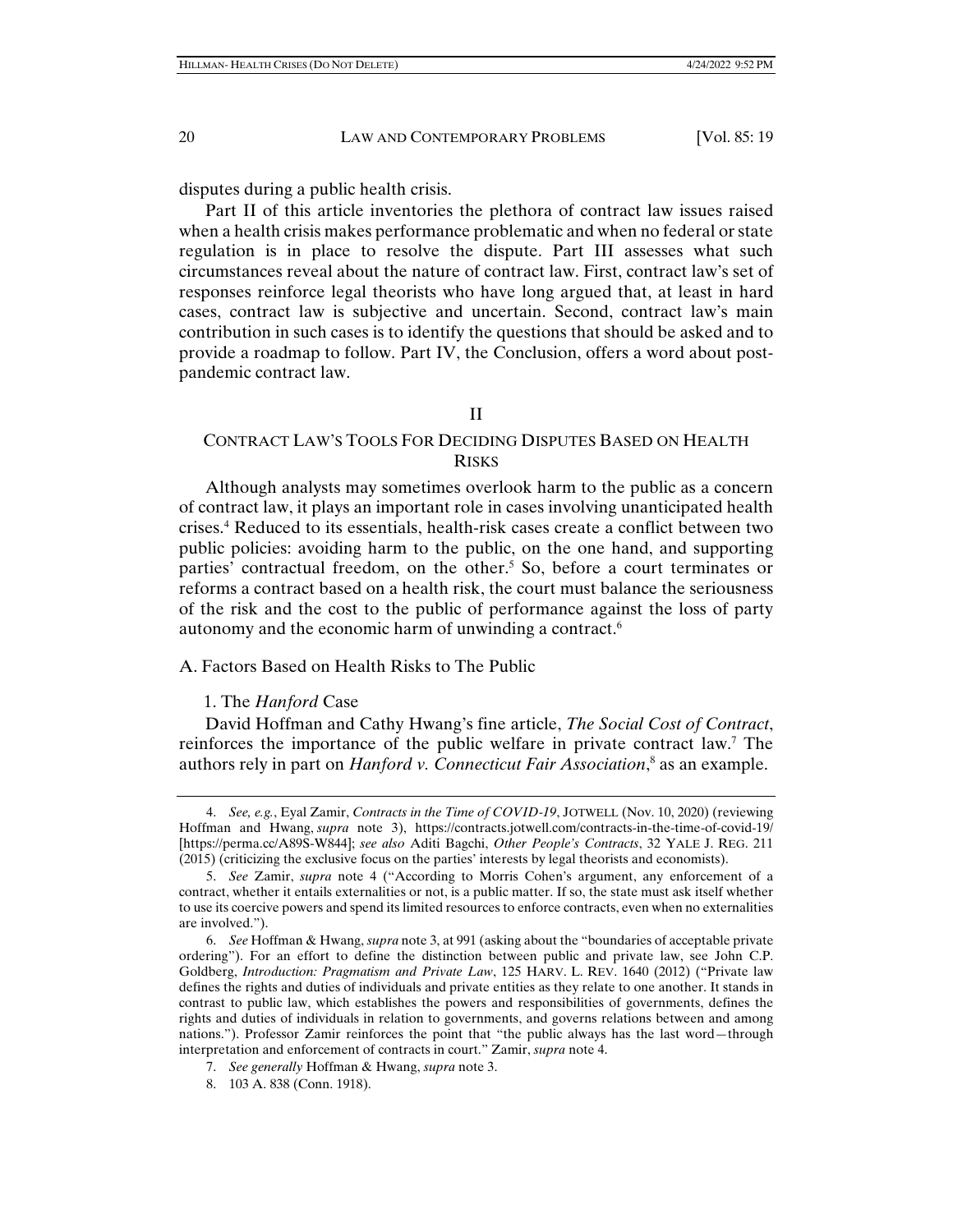Hanford and the Fair Association agreed in a joint undertaking to hold a baby show, with Hanford promoting, managing, and supplying prizes for the show, and the Fair Association providing the room for the show and paying Hanford \$600. The case report does not indicate when the parties signed the contract, but likely it was before the polio epidemic of 1916 caused great danger to children, many of whom died. According to the court, the contract was "absolute and unqualified," meaning that it did not contain any terms allocating the risk of unanticipated events such as the polio epidemic.<sup>9</sup> Based on the epidemic, the Fair Association cancelled the contract and Hanford sued. The Fair Association's answer claimed that performance of the contract would conflict with the public policy of preserving the health of the public. Hanford demurred and the trial court overruled the demurrer. Hanford appealed and the court had to decide whether, as a matter of law, public policy provided a good defense.

The majority did not hesitate to affirm the trial court and overrule the demurrer. The court set forth two arguments. First, most of the opinion focused on public policy and likened the issue to cases in which performance would be immoral or would involve an overbroad covenant not to compete.<sup>10</sup> Second, the last paragraph of the majority opinion turned to implied-term analysis. The court wrote that an implied term of the contract relieved the Fair Association of performance because "neither party contemplated that the show would be held if the public health would be endangered thereby."11 Of course, the two arguments enjoy a close relationship: if the harm to the public by performance is sufficiently serious, it is easy to conclude that neither party contemplated performance under those conditions.

One judge dissented and argued that performance was not unlawful.<sup>12</sup> Further, the dissent argued that decisions on whether such promotions could be held belonged with public health officials, not courts and juries.<sup>13</sup>

Relying on *Hanford* and similar judicial decisions, Hoffman and Hwang in part stress the importance of public policy in resolving current pandemic contract cases. Further, they warn lawyers and their clients to be mindful of public policy concerns when they negotiate contracts or their modifications.

2. Public Policy Issues Raised by Cases Like *Hanford*

Hoffman and Hwang point out that the public policy defense raised in *Hanford* is far from settled. This should be no surprise. Suppose the case had gone to trial. The many issues that a public policy defense would raise call into question the coherence of that defense. First, a court must evaluate the

13. *Id*.

 <sup>9.</sup> *Id.* at 839.

<sup>10.</sup> *Id.* ("The court will not require the performance, or award damages for a breach, of a contract in which the public have so great an interest as the preservation of health, if the health is in fact endangered any more than it would require one to be performed the tendency of which was immoral or one which interfered with the right of everyone to earn a livelihood by a lawful occupation").

 <sup>11.</sup> *Id*.

 <sup>12.</sup> *Id.*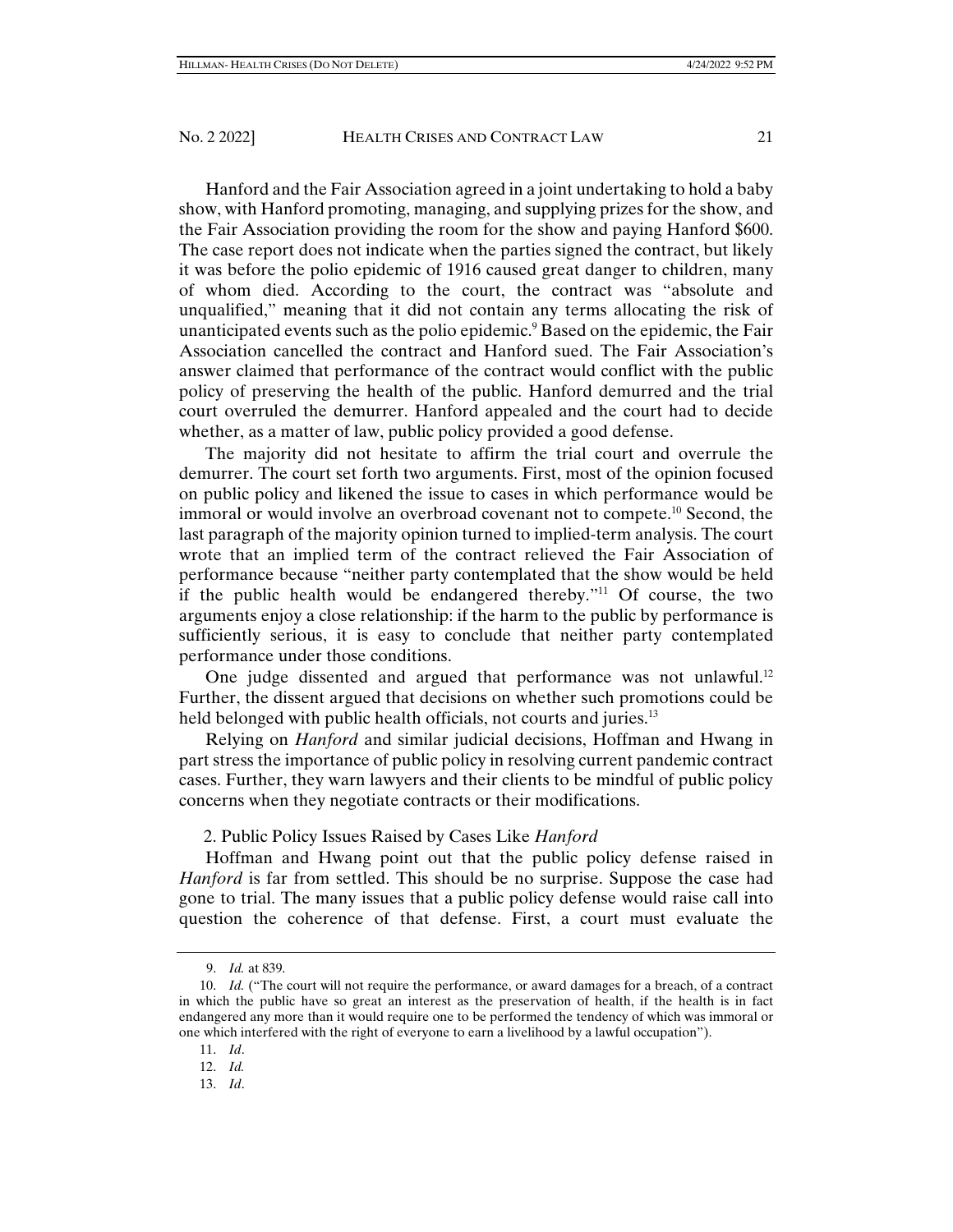seriousness of the health risk to the public.<sup>14</sup> A pandemic or epidemic is not necessarily lethal. On the other hand, local health problems may be deadly. *Hanford*, of course, was a relatively easy case because the scourge of polio had become apparent, at least at the time of the litigation. But in more difficult cases, a court may be a poor arbiter of, and can only speculate on, whether contract performance would be sufficiently harmful to the public. Consider for example the challenge of a winter with a particularly virulent, but not deadly, episode of the flu.

Second, a court must determine whether appropriate safeguards can be applied so that the performance under contract would not be, in today's parlance, a super-spreader event. Perhaps attendance could be limited, or, in today's world, the event could be held via Zoom.

Third, a court must evaluate the contribution of performance to the public welfare. Positive externalities may outweigh negative ones. Most obviously, today contract terminations or adjustments and the concomitant loss of commercial activity contribute to the projected \$16 trillion dollar cost of COVID-19 to the economy.<sup>15</sup> Courts should not ignore evidence that enforcement of contracts may help restore businesses in financial distress, ensure performance of supply chains, and, in general, constitute a net benefit to the public despite health risks. $16$ 

The baby show in *Hanford* may seem trivial, at least today, but courts also should not ignore the possibility that diversions during a health crisis may contribute to the mental health of the community. For example, stay-at-home orders during the pandemic caused rates of child abuse, depression, and hunger to increase at alarming rates.<sup>17</sup> Lawyers in litigation over disrupted contracts should be especially cognizant of such concerns in light of evidence that serious health emergencies may affect the way triers of fact evaluate the evidence.<sup>18</sup>

 <sup>14.</sup> Some issues laid out in this part would be for the trier of fact; other issues would be questions of law for the judge.

 <sup>15.</sup> David M. Cutler & Lawrence H. Summers, *The COVID-19 Pandemic and the \$16 Trillion Virus*, JAMA NETWORK (Oct. 12, 2020), https://jamanetwork.com/journals/jama/fullarticle/2771764 [https://perma.cc/8LWG-7AVQ].

 <sup>16.</sup> An intermediate position may reflect the use of standstill or forbearance agreements. *See*  Jonathan C. Lipson & Norman M. Powell, *Contracting Covid: Private Order and Public Good (Standstills)*, 76 BUS. LAW. 437, 442 (2021) ("This essay looks at the . . . role that ex ante contracting can play in ameliorating the commercial costs of COVID or similar future calamities. Specifically, we focus on standstill/forbearance agreements ("SFAs").").

 <sup>17.</sup> *See, e.g.*, Steven Reinberg, *Pandemic Lockdown Increases Child Abuse Risk*, U.S. NEWS & WORLD REP. (May 12, 2020), https://www.usnews.com/news/health-news/articles/2020-05-12/pandemiclockdown-increases-child-abuse-risk [https://perma.cc/UY4T-MV3H]; Mark É. Czeisler, *Mental Health, Substance Use, and Suicidal Ideation During the COVID-19 Pandemic — United States, June 24–30, 2020*, *CTRS. FOR DISEASE CONTROL & PREVENTION (*Aug. 14, 2020),

https://www.cdc.gov/mmwr/volumes/69/wr/mm6932a1.htm [https://perma.cc/2RFK-BGQF]; Lauren Bauer, *The COVID-19 Crisis has Already Left Too Many Children Hungry in America*, BROOKINGS (May 6, 2020), https://www.brookings.edu/blog/up-front/2020/05/06/the-COVID-19-crisis-has-alreadyleft-too-many-children-hungry-in-america/ [https://perma.cc/MH4C-3SQN].

 <sup>18.</sup> *See, e.g.*, Debra Cassens Weiss, *How Will the "Anthony Fauci Effect" Influence Jurors*, ABA J. (Feb. 4, 2021), https://www.abajournal.com/news/article/lawyers-consider-how-the-anthony-fauci-effect-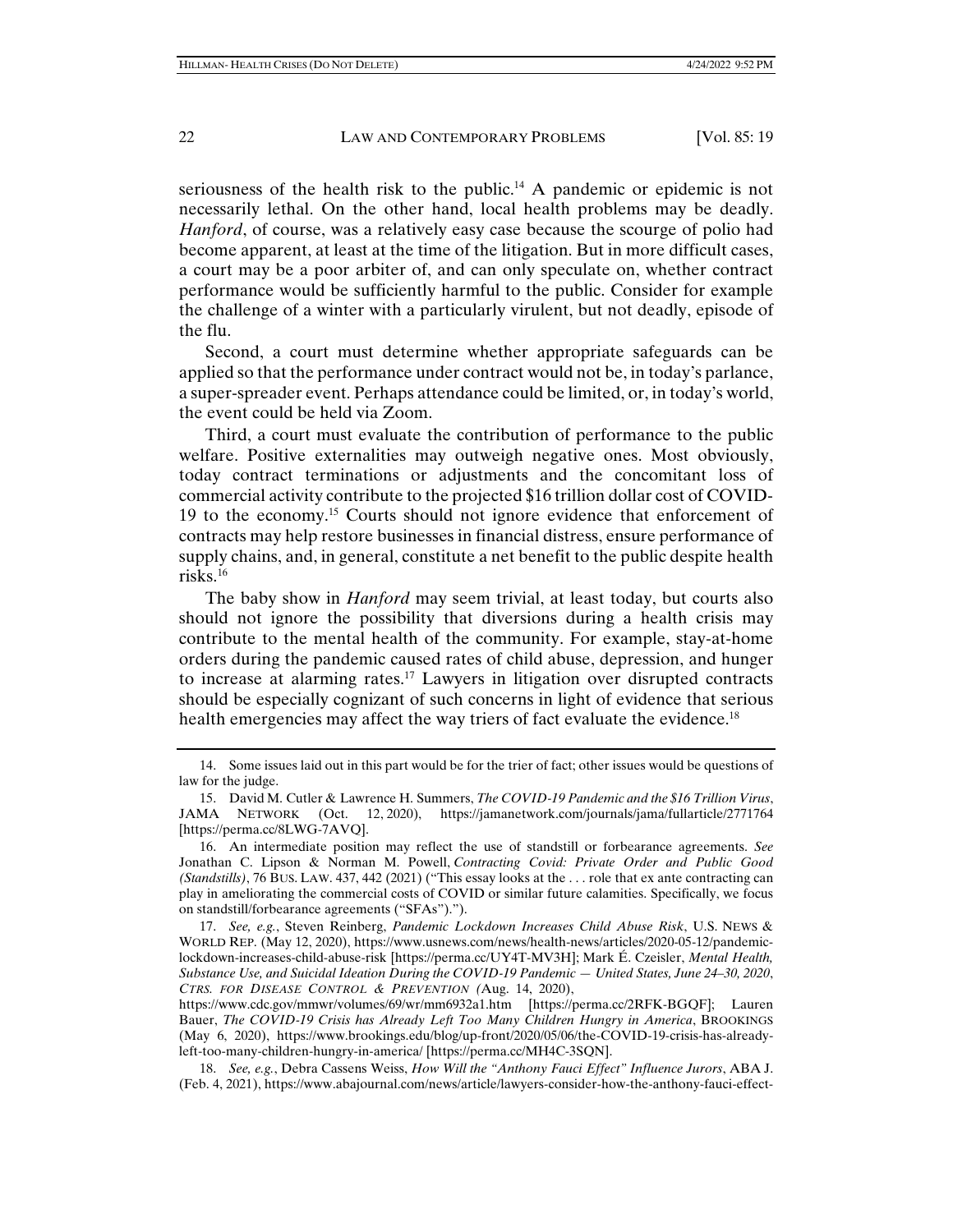Finally, there may be good reasons to distinguish public policy concerns in health-risk situations from more established public policy defenses, such as those that involve the enforceability of exculpation clauses and covenants not to compete.<sup>19</sup> In the latter situations, the focus is on enforcement of a particular contract term that would nullify a contracting party's otherwise established right to compensation for another's negligence or to earn a living. However, public health cases such as *Hanford* emphasize the need to protect the public at large in light of unanticipated disruptive circumstances in which judges have little expertise. Put another way, public policy cases in other contexts may offer little guidance in health-risk situations.20

A court that has entertained the issue of public health also cannot ignore the nature of the obligation created by the contract. This subject follows.

### B. The "Ascending Scale of Enforceability" of Contracts

Courts in cases like *Hanford* must consider the costs of upending contracts. Contracts that persuasively meet all the requirements of enforcement create the greatest challenge to a defense based on harm to the public. Some contracts do so better than others. Although the *Hanford* court focused on the interests of the public, this subpart employs the facts of that case to inventory the series of issues necessary to evaluate the contract's strength on what Lon Fuller called the "scale of enforceability."21 At stake is the freedom of contracting parties to chart their own course. But whether this freedom is strongly in jeopardy depends on how the court treats the many issues that follow.

### 1. Express Allocation of The Risk

First, a court must determine whether the parties expressly allocated the risk of the health crisis. As noted, the court in *Hanford* wrote that the contract was "absolute and unqualified," meaning that the contract did not include a *force majeure* clause that might have relieved the Fair Association of its obligation.<sup>22</sup> Conversely, if the Fair Association expressly assumed the risk of the pandemic especially if sufficient safety features were in place or the virus at issue was not so deadly or communicable—a court likely would have enforced the contract.<sup>23</sup> Inevitably, some contracts will be clearer than others on the risk allocation

will-influence-jurors [https://perma.cc/36BG-BY6X].

 <sup>19.</sup> *See, e.g.*, Karpinski v. Ingrasci, 268 N.E.2d 751 (N.Y. Ct. App. 1971) (enforcing in part a noncompete covenant); McCutcheon v. United Homes Corp., 486 P.2d 1093 (Wash. Sup. Ct. 1971) (voiding a lease provision exculpating the landlord from liability for personal injury).

 <sup>20.</sup> *See also* Anthony J. Casey & Anthony Niblett, *The Limits of Public Contract Law*, 85 LAW & CONTEMP. PROBS., no. 2, 2022, at 51.

 <sup>21.</sup> Lon L. Fuller, *Letter from Lon L. Fuller to Karl N. Llewellyn*, *in* CONTRACT AND RELATED OBLIGATION 47 (Robert S. Summers, Robert A. Hillman, & David A. Hoffman eds., 2021) (asserting the "hierarchy of contracts interests" and rejecting the "contract-no contract dichotomy").

 <sup>22.</sup> Hanford v. Conn. Fair Ass'n, 103 A. 838, 839 (Conn. 1918).

 <sup>23.</sup> *But see* Hoffman & Hwang, *supra* note 3, at 1013 ("[P]ublic policy analysis cannot be easily defeated by showing that a party knew what it was getting into, assumed the risks by contract, or was somehow otherwise at fault.").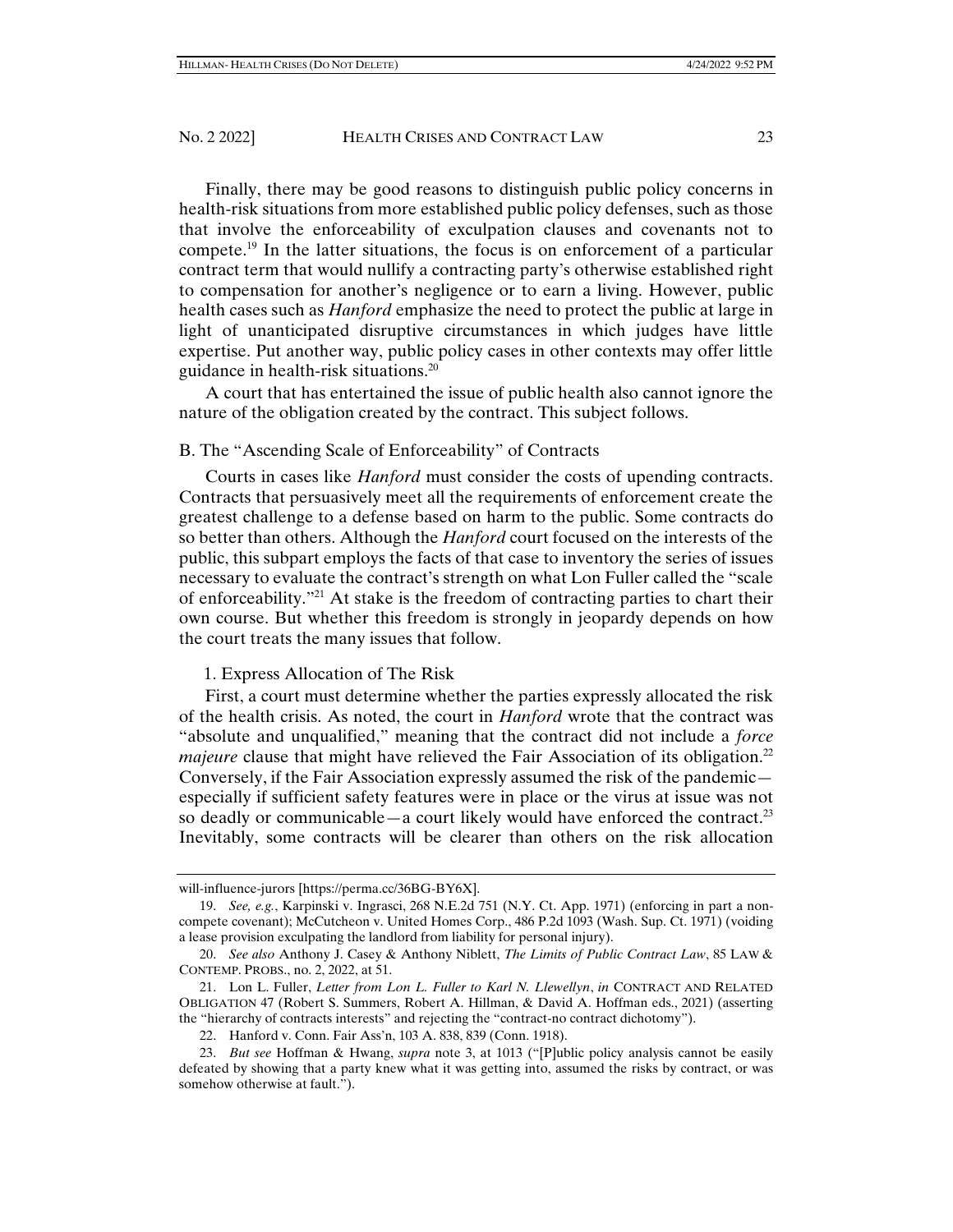issue.24 In the cases that are less clear, the tools of contract interpretation will present a set of issues to determine the meaning of the language, including what evidence is admissible under the parol evidence rule.<sup>25</sup>

Even if the parties have clearly allocated the risk of serious health disruptions, a court must determine whether defenses to enforcement nevertheless exist. For example, a court must consider whether the assignment of risk is unconscionable, which requires an examination of the contract's formation and the fairness of the substantive risk allocation. *Hanford* involved two businesses engaged in a joint venture in which there were no apparent disparities in bargaining power. But in other contexts in which one party may dictate terms, such as landlord-tenant, employer-employee, and retailer-supplier, the assignment of risk may "shock the conscience," rendering it unenforceable. In the garment industry, for example, a supply contract drafted by a commercial brand on a take-it-or-leave-it basis reserved for the brand the right to cancel in their sole discretion even after the supplier completed manufacture and shipped the goods.<sup>26</sup> Such a contract term tests the limits of freedom of contract.

Harm to the public, of course, is another defense even if the contract expressly allocates the risk.<sup>27</sup> A court faces the greatest challenge in this context. The court must carefully evaluate each of the factors that comprise the public health defense reviewed above against the importance of enforcing express contract terms. Analysis of this challenge helps reveal the limitations of contract law in hard cases, which is the subject of Part III of this article.

2. Implied-in-Fact Allocation of Risk

If the contract is silent on the allocation of health risks, as in *Hanford*, a court must investigate whether the parties in fact intended to assign the risk, despite failing to do so expressly. This search for the implied-in-fact risk allocation is common to both impracticability and frustration cases, and would require determining from all of the circumstances whether the parties reasonably expected one of them to bear the risk of the health crisis. Recall that the majority in *Hanford* employs just such reasoning—"neither party contemplated that the show would be held if the public health would be endangered thereby<sup> $328$ </sup> – and

 <sup>24.</sup> *See, e.g.*, Burt v. Bd. of Trs. of the Univ. of R.I., 523 F. Supp. 3d 214, 221–28 (D. R.I. 2021) (finding no express or implied contract promising on-campus learning despite advertisements, brochures, and catalogs suggesting as much).

 <sup>25.</sup> *See* Bagchi, *supra* note 4 (interpreting ambiguous contracts to protect third parties from negative externalities).

 <sup>26.</sup> *See, e.g.*, Jeff Vogt, Miriam Saage-Maab, Ben Vanpeperstraete, & Ben Hensler, *Farce Majeure: How Global Apparel Brands Are Using the COVID-19 Pandemic to Stiff Suppliers and Abandon Workers*, EUR. CTR. FOR CONST. & HUM. RTS. (Sep. 2020), https://www.ecchr.eu/en/publication/dieausrede-der-hoeheren-gewalt/ [https://perma.cc/8RZ3-9N7V].

 <sup>27.</sup> Hoffman & Hwang, *supra* note 3, at 1005 (suggesting "that in this future mass of cases, judges are likely to at least consider how private contract performance affects public health risk. COVID-19, an unanticipated event that vastly increased the public harm of some contract performances, may spur courts to refuse to enforce, or reinterpret, contracts in ways the parties have not contemplated.").

 <sup>28.</sup> Hanford v. Conn. Fair Ass'n, 103 A. 838, 839 (Conn. 1918).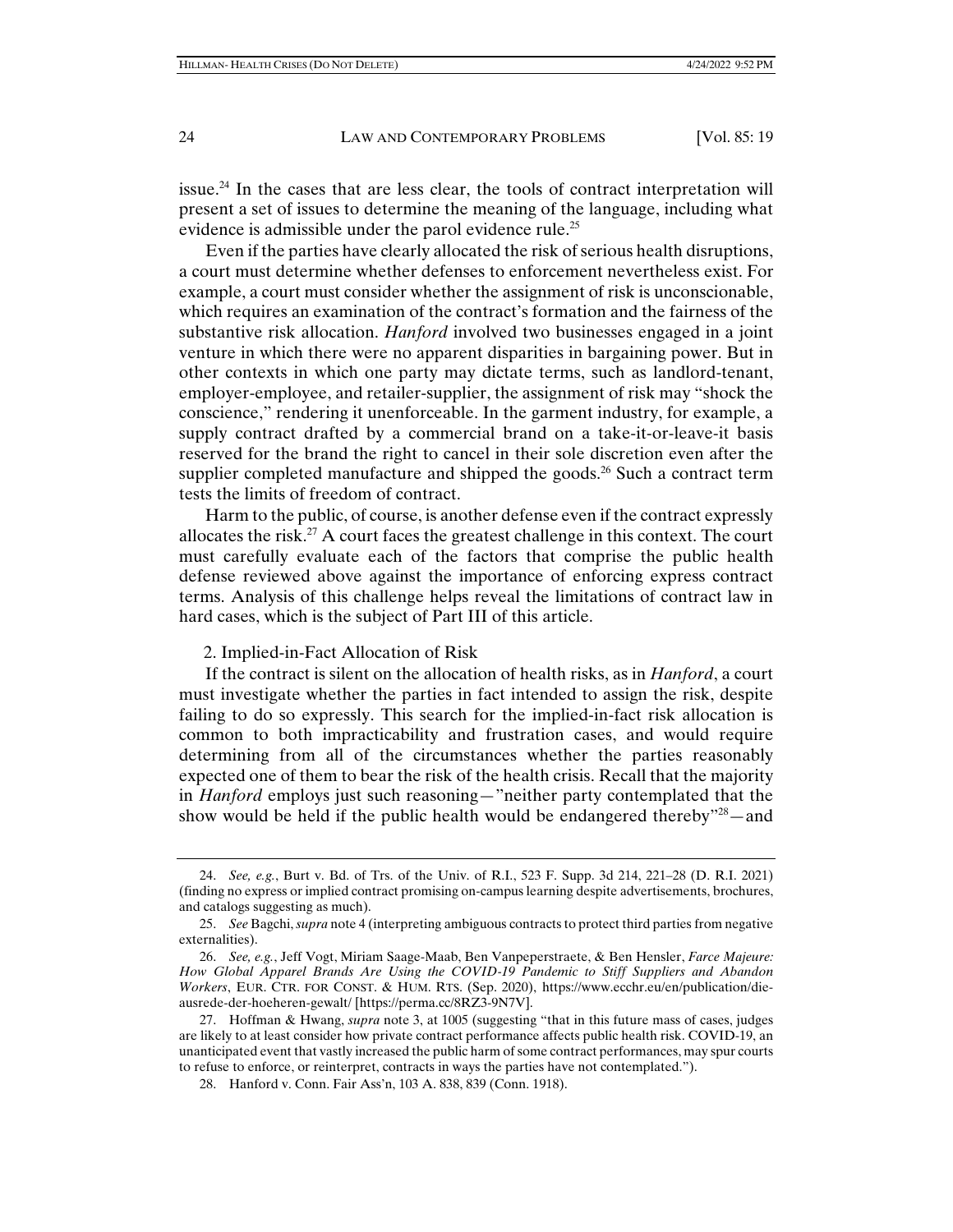the court therefore assigned the risk to Hanford. However, the court failed to substantiate this assertion, so the implied-in-fact analysis is not very persuasive*.*  At a trial, probative, but not definitive, evidence would be a showing of what the parties knew about the polio epidemic when they made the contract. The traditional, but somewhat archaic, reasoning of contract law is that foreseeability of the disrupting event plays an important role; if the Fair Association knew or should have known of the dangers of polio at the time of contracting, and did not protect itself in the contract, it must have intended to bear the risk of the epidemic.<sup>29</sup>

Cases in which the court finds an alleged promise unenforceable because of health risks should be less controversial if the promise at issue is not express, especially if the risks to the public are compelling. Such implied-in-fact risk allocation cases present less autonomy concerns because the parties' intentions are not as firmly established or at least as objectively determinable. For example, consider *Burt v. Board of Trustees of the University of Rhode Island*, 30 where students sought tuition reductions against four Rhode Island universities that moved to remote learning in the face of the COVID-19 pandemic. Plaintiffs argued that "university publications, including websites, marketing materials, course catalogs, and other resources" constituted contract promises of on-campus learning. $31$ 

Despite the dramatic change in student experiences when the universities moved to remote learning, the court dismissed the breach of contract allegations, stating that: "Plaintiffs' complaints fail to identify any contractual terms that obligate the universities to provide in-person, on-campus instruction. Simply, no plausible reading of the university materials cited by Plaintiffs gives rise to enforceable contractual promises."32 The court reasoned that the materials, including advertisements, brochures, and catalogs, were too vague and amounted to no more than puffery. Further, more specific course descriptions and registration materials did not constitute actionable promises because the universities reserved the right to change them.<sup>33</sup>

The plaintiffs fared no better by arguing that the universities breached implied-in-fact contracts based on "usual and customary practices."34 The court noted that, "nothing in the universities' conduct suggests an intent to promise access to in-person education."35 Instead, the court surmised that "the universities reserved their rights for situations just like what occurred in 2020 unexpected events, in this case a global pandemic."<sup>36</sup>

36. *Id.*

 <sup>29.</sup> *See* Robert A. Hillman, *An Analysis of the Cessation of Contractual Relations*, 68 CORNELL L. REV. 617, 625 (1983) [hereinafter Hillman, *Cessation*].

<sup>30</sup>*.* 523 F. Supp. 3d at 214.

 <sup>31.</sup> *Id.* at 221.

 <sup>32.</sup> *Id*.

 <sup>33.</sup> *Id*. at 222.

 <sup>34.</sup> *Id*. at 222–223.

 <sup>35.</sup> *Id.* at 223.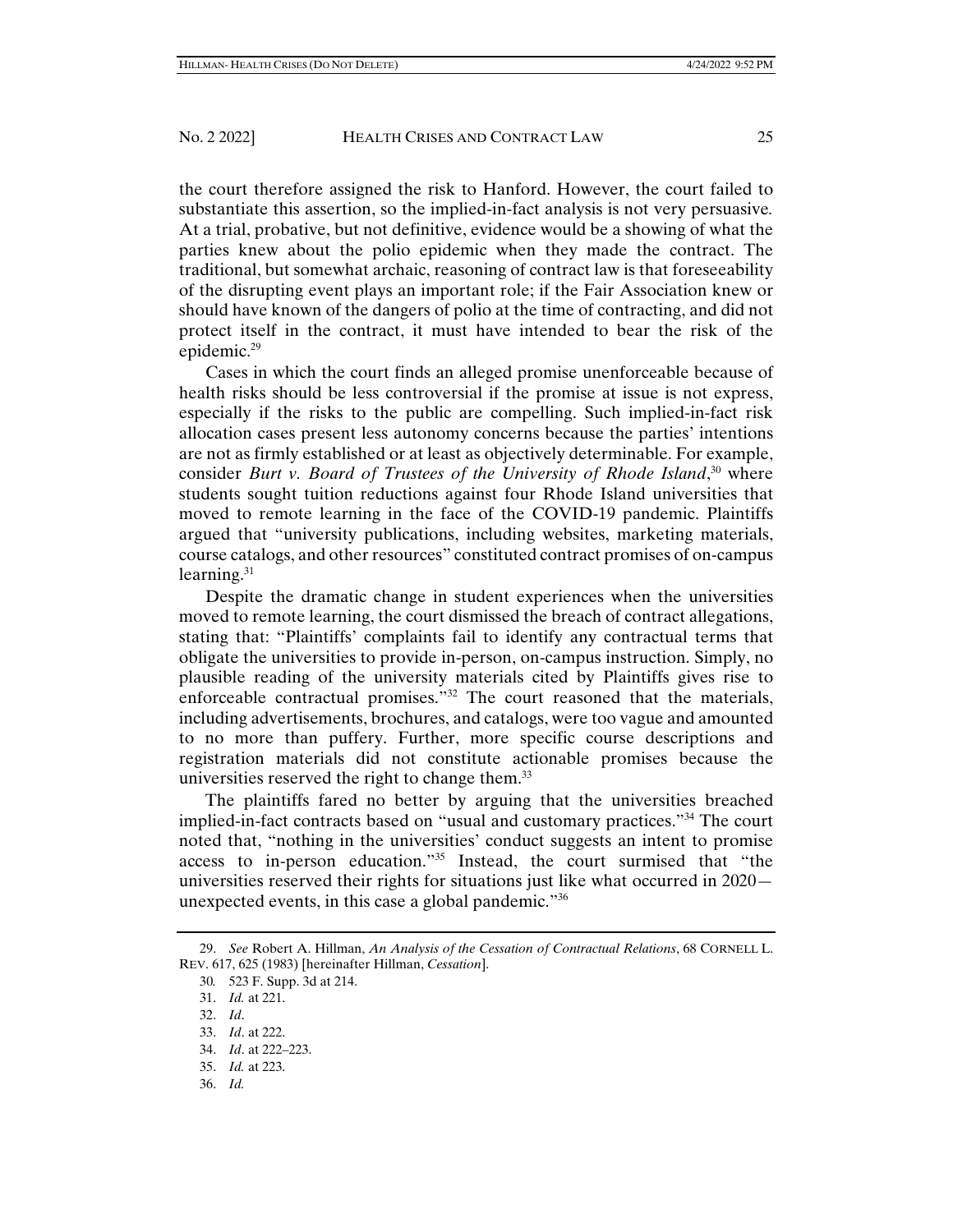The reference to the pandemic strongly suggests that the primary motivation for the court's conclusion was not contract law, but was the COVID-19 pandemic:

[T]his Court cannot possibly read an obligation for in-person education, let alone during a global pandemic, into the universities' contracts with students . . . [T]he unique nature of this moment warrants emphasis . . . Defendants were responding to the remarkable circumstances of this pandemic—which has upended countless aspects of our society's usual and customary practices.<sup>37</sup>

*Burt v. Board of Trustees* thus was a relatively easy case because of the absence of express promises and, according to the court, a very serious pandemic.

3. Gap-Filling

If there are no identifiable express or implied-in-fact allocations of health risks, the court's next step would be to fill the gap. In this context, the seriousness of harm to the public should play an enhanced role because the public policy argument does not have to contend with a strong competing policy of freedom of contract. So, in a case like *Hanford,* the court could have acknowledged that the parties left a gap and that the court was going to fill it based on the health dangers to the public of performance.

If health risks are not sufficiently serious to end the debate, a court may fill the gap in cases like *Hanford* by seeking to determine what the parties would have wanted had they dealt with the exigency.<sup>38</sup> Some courts, favoring an economic analysis, would reason that had Hanford and the Fair Association anticipated the epidemic they would have allocated the risk to the party best able to bear it. This approach to gap-filling appeals to some courts both on freedom of contract and efficiency grounds, the former because it simulates most closely the parties' intentions and the latter because it reduces future transaction costs.<sup>39</sup> As one take on efficiency theory goes, by assigning the risk to the "superior risk bearer or avoider," contract law reduces the overall cost of contracting because similarly situated future parties would favor this approach and avoid the costs of bargaining to replace a different gap-filler.<sup>40</sup>

A more sophisticated gap-filling approach with economic overtones requires attention to the incentives created by the particular gap-filler.<sup>41</sup> A decision in

<sup>37</sup>*. Id.* at 222–223*.* Plaintiffs were more successful on a related breach of contract claim for the universities' failure to provide promised fee-based on-campus services: "Plaintiffs make plausible claims that they reasonably expected certain services—ranging from recreational programs to room and board—in exchange for the fees they paid." *Id.* at 224.

 <sup>38.</sup> Hillman, *Cessation*, *supra* note 29, at 628.

 <sup>39.</sup> The strategy has met some resistance. *See, e.g.*, Dalton v. Robert Jahn Corp., 146 P.3d 399, 410 (Or. Ct. App. 2006) ("While a court may allow exceptions for 'subordinate details of performance,' it cannot 'under the guise of "filling gaps" make the contract which it thinks the parties would have agreed to.'") (quoting Booras v. Uyeda, 666 P.2d 791 (Or. 1983)); *but see* Great Am. Ins. Co. v. Honeywell Int'l Inc., No. 05-857, 2009 WL 5064478 (W.D. Pa. 2009).

 <sup>40.</sup> RICHARD A. POSNER, ECONOMIC ANALYSIS OF LAW 93 (4th ed. 1992); *see also* United States v. Westlands Water Dist., 134 F. Supp. 2d 1111, 1137 (E.D. Cal. 2001) ("[I]f no other method can adequately interpret the contractual provision in question, the court allocates the risk of the unforeseeable loss to the more efficient risk bearer.").

 <sup>41.</sup> Ian Ayres & Robert Gertner, *Filling Gaps in Incomplete Contracts: An Economic Theory of Default*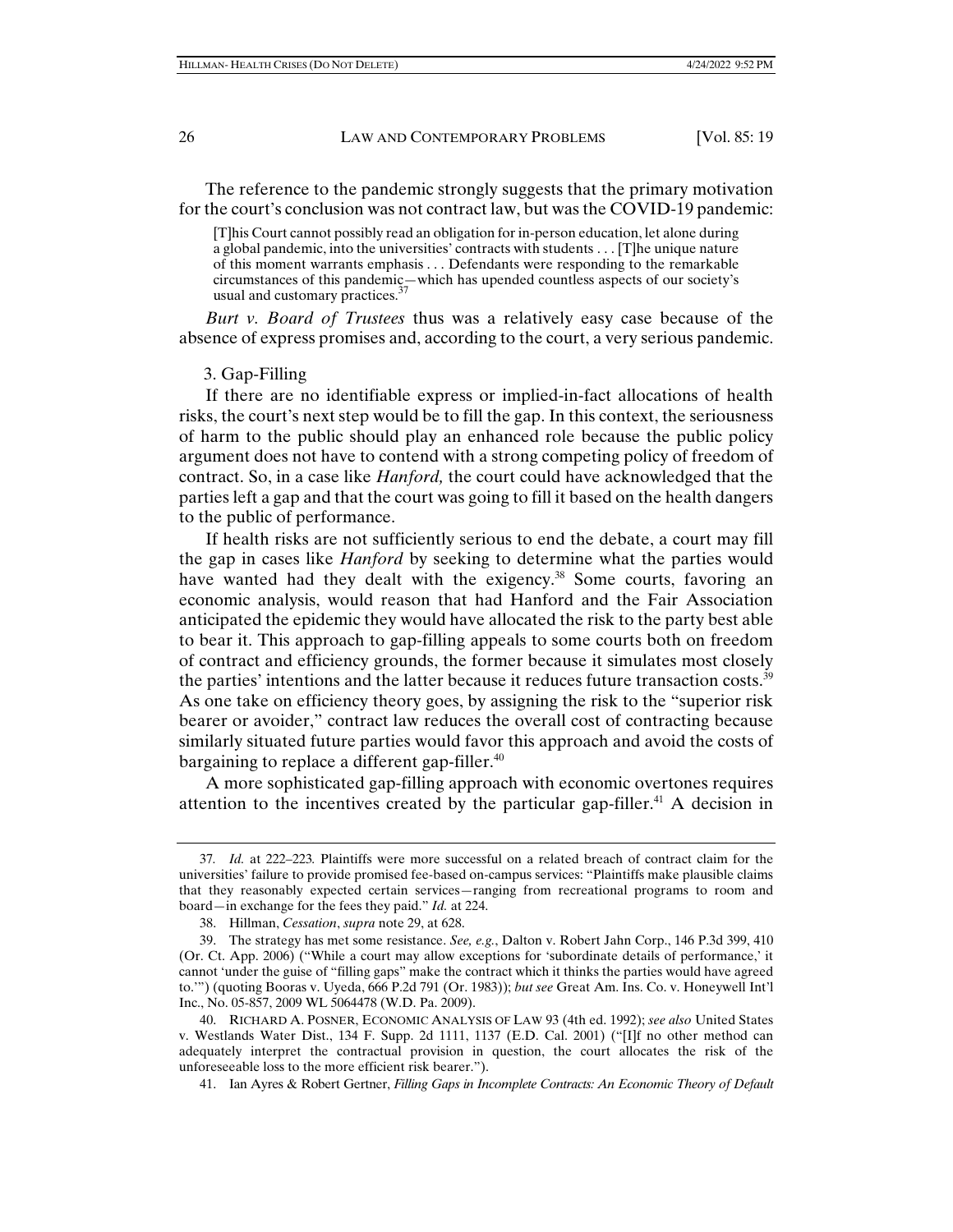favor of the Fair Association, the argument might go, would encourage future parties in Hanford's position to take special precautions against the possibility of health issues when organizing the event so that the contract could be performed.

Courts sometimes fill gaps based on their conception of what is fair under the circumstances. For example, a court may consider how a decision in *Hanford* one way or the other affects the potential gains and losses of each party.<sup>42</sup> The goal would be for each party to realize as closely as possible the benefit of the bargain.43 This would not be possible in *Hanford*, of course, but the court would not want to reach a decision that is catastrophic to one of the parties and a windfall to the other. For example, under the rubric of impracticability, the greater the potential losses to the Fair Association by performance, the greater the likelihood that the court would excuse performance. But a court would also consider what Hanford expected out of the contract and whether it had already incurred significant reliance expenses. Although the court in *Hanford* did not pursue this balancing-of-interests inquiry, we can gather that Hanford likely incurred substantial reliance expenses and expected a sizable profit from the event or Hanford would not have litigated the matter. If Hanford's reliance losses and expected gains outweighed the Fair Association's potential losses by performing, excusing performance might be inappropriate under this gap-filling approach.<sup>44</sup>

A fairness inquiry may also encompass the reasons for breach. For example, why did the Fair Association breach? Hoffman and Hwang surmise that it did so "to reduce external harms."45 But perhaps the Fair Association had only its own interests in mind and was using the health risk as an excuse. The possibility of such bad faith of a party is relevant in deciding health disruption cases. In order to promote exchange transactions, contract law must support a party's expectations that its counterpart will cooperate in times of hardship and not take advantage of an unforeseen calamity.46

### 4. Remedies

Courts also must be mindful of the remedial ramifications of a decision to enforce or excuse contract performance. Hoffman and Hwang appear sympathetic towards a risk-splitting solution but, as they point out, thus far courts

*Rules*, 99 YALE L. J. 87, 104 (1989).

 <sup>42.</sup> *See* Hillman, *Cessation*, *supra* note 29, at 629–34 (explaining that in comparing parties engaged in cessation disputes, courts balance the potential gains and losses of each party); *see also* Dato v. Mascarello, 557 N.E.2d 181, 184 (Ill. App. Ct. 1989) ("[I]t was proper for the trial court to supply terms which it determined to be reasonable, either by construing the expressed terms together with the circumstances surrounding and occurring subsequent to the formation of the contract, or on the basis of fundamental principles of fairness, or both.").

 <sup>43.</sup> Hillman, *Cessation*, *supra* note 29, at 638–39.

 <sup>44.</sup> *See* Hoffman and Hwang, *supra* note 3, at 1004, ("If there is a common thread that runs through these cases, it is the court's interest in finding equitable solutions.").

 <sup>45.</sup> *Id*. at 979.

 <sup>46.</sup> Robert A. Hillman, *Court Adjustment of Long-Term Contracts: An Analysis Under Modern Contract Law*, 1987 DUKE L.J. 1, 17 [hereinafter Hillman, *Court Adjustment*].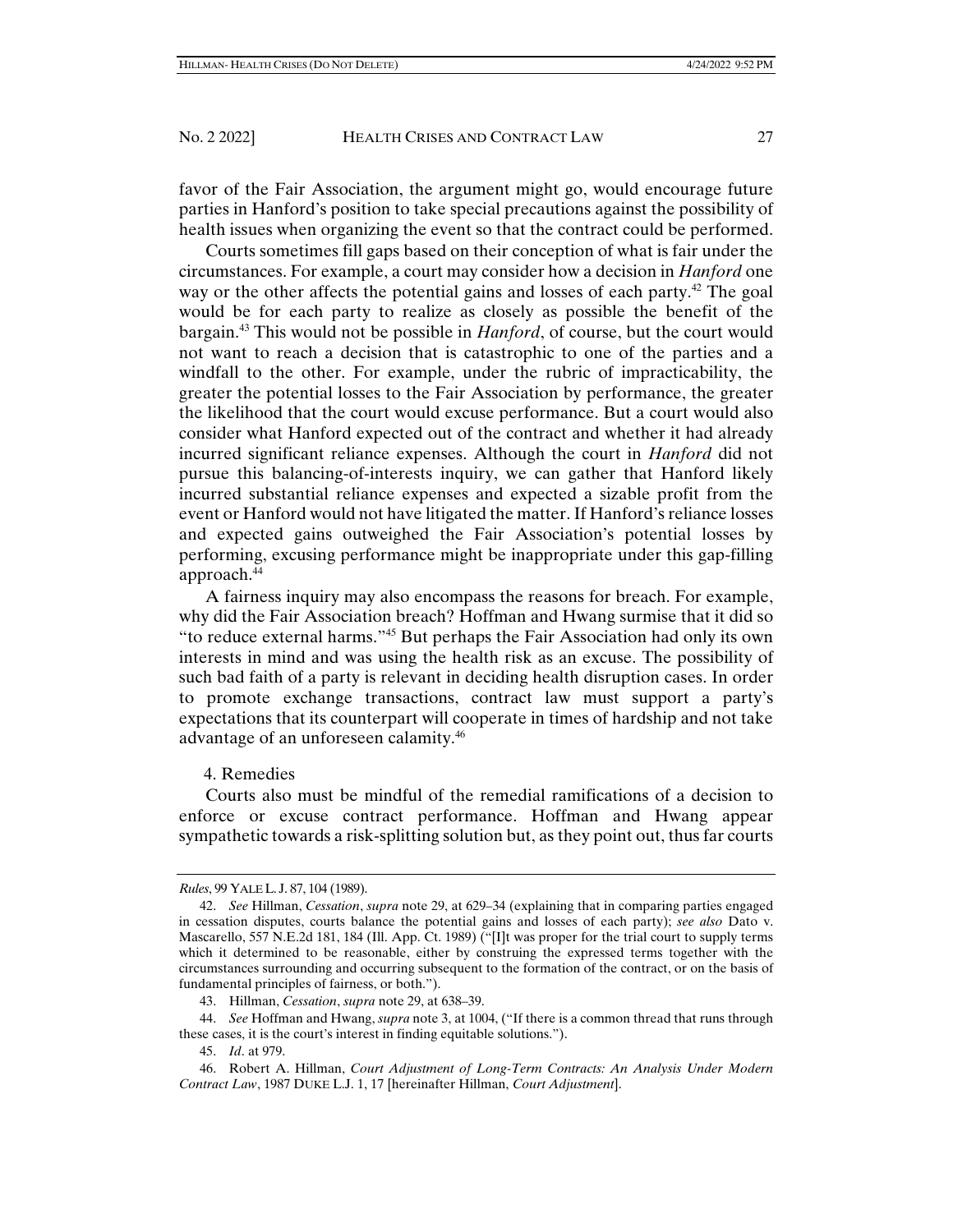and analysts have not favored such a response.47 The court in *Hanford*, for example, did not pursue such an inquiry. The principal objection to a courtmandated sharing of the costs of disruptions are that courts lack the competence and authority to reformulate the parties' exchange.<sup>48</sup>

This argument is rebuttable. Sufficient evidence of the parties' goals derived from a thorough examination of the language and circumstances of the contract may offer guidance on how to fashion remedies to reflect what the parties were trying to achieve.<sup>49</sup> Further, as to the power of courts, the parties may expect flexibility and cooperation from their counterpart during disruptions and even a willingness to share losses. If evidence supports such a "relational" contract, then court adjustment is just a form of specific performance of the contract.<sup>50</sup>

Suffice it to say, however, that a loss splitting approach in cases like *Hanford* remains unlikely. Still, a court inclined to cancel the contract must consider each party's reliance expenses and any benefit conferred on the other party. For example, should the Fair Association recover the \$600 as restitution, if already paid to Hanford under the contract? Courts have not been consistent in treating such issues. $51$ 

#### III

# HARD CASES AND CONTRACT LAW'S LIMITED GUIDANCE

The survey in Part II reviews the challenges a court faces when a party defends a breach of contract action based on unanticipated health risks. This part raises the more general question, does contract law offer a clear path to a decision in hard contract cases of *any kind*, or are courts mainly on their own to "reason [their] way to a result"?<sup>52</sup> What lessons can we learn from the health-risk cases?

 51. Some courts have awarded reliance expenses to the losing party, others have limited the recovery to benefit conferred. Still others "leave the parties where they find them." *See* ROBERT A. HILLMAN, PRINCIPLES OF CONTRACT LAW 370–371 (4th ed. 2019).

 52. Clay Risen, *Ralph K. Winter Jr., a Top Conservative Judicial Mind, Dies at 85*, N.Y. TIMES (Dec. 21, 2020), https://www.nytimes.com/2020/12/18/us/ralph-k-winter-jr-dead.html [https://perma.cc/R4B7- UGEB]. In the context of health disruption cases, see also Hoffman and Hwang, *supra* note 3, at 1005 ("Our prediction is far from bankable: many factors, including the proximity of the pandemic's spread to the court decision, the parties' relative fault, the actions and signaling by public health authorities, and the specificity of contract terms about risk, will influence courts' dispositions of COVID-19 cases.").

 <sup>47.</sup> Hoffman and Hwang, *supra* note 3, at 995; *see also* Hillman, *Court Adjustment*, *supra* note 46, and sources cited therein.

 <sup>48.</sup> Courts lack the ability to "invent viable new designs for disrupted enterprises, now gone awry, that the persons most concerned had tried to construct but without success." John P. Dawson, *Judicial Revision of Frustrated Contracts: The United States*, 64 B.U. L. REV. 1, 37 (1984).

 <sup>49.</sup> Hillman, *Court Adjustment*, *supra* note 46, at 20–21.

 <sup>50.</sup> *See* Hillman, *Maybe*, *supra* note 2, at 595; *see also* Aluminum Co. of Am. v. Essex Group, Inc. 499 F. Supp. 53, 79 (W.D. Pa. 1980) (a leading, but highly criticized, case on court adjustment of contracts, stated that reformation of the formula for determining the price of ALCOA's conversion of alumina to aluminum would "preserve the purposes and expectations of the parties" and was "essential to avoid injustice."). "[M]uch of the criticism has focused on the court's determination that ALCOA did not assume the risk of the rise in costs of the magnitude it had experienced, not on the court's decision to adjust the contract assuming some relief was in order." Hillman, *Maybe*, *supra* note 2 at 598.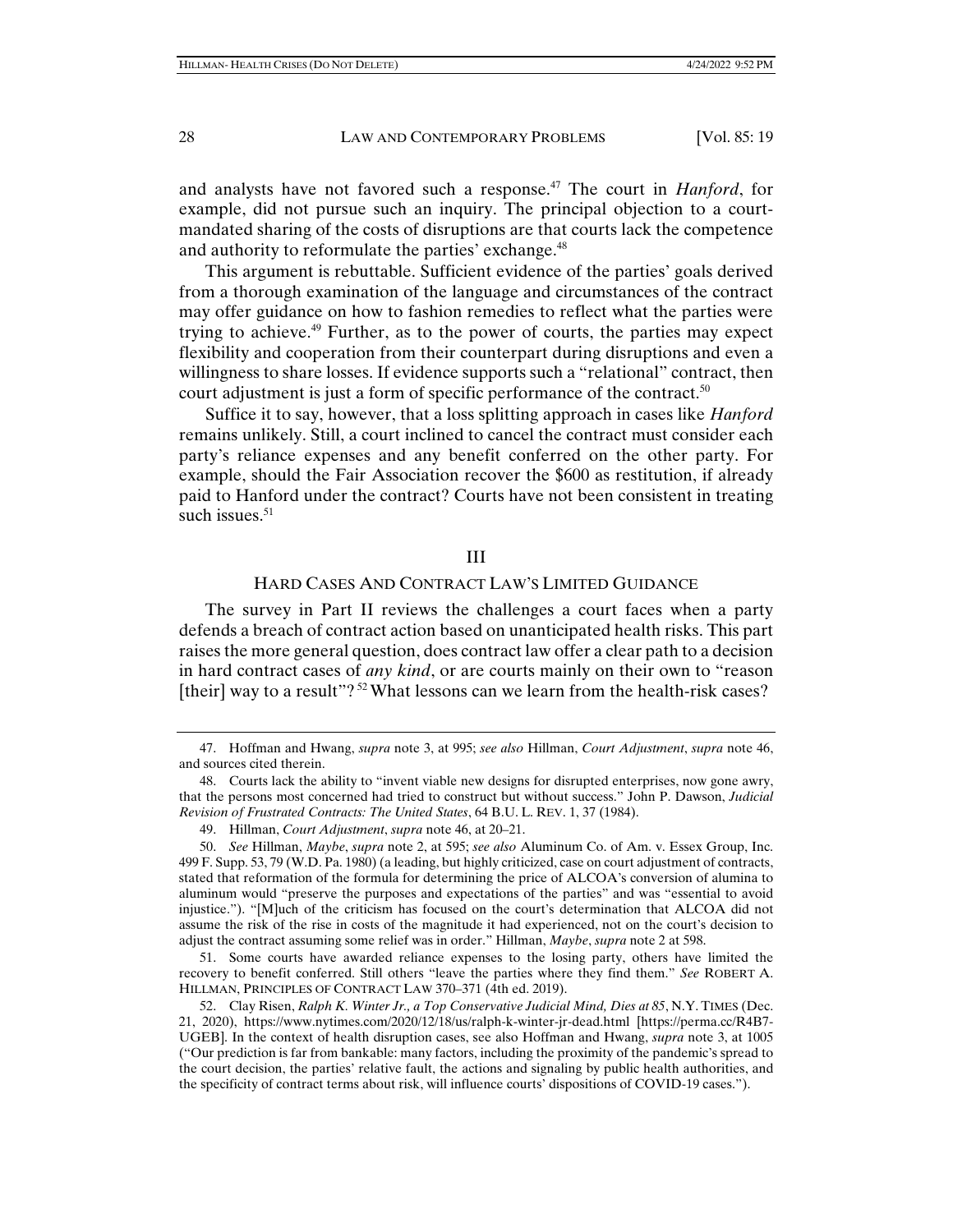Some cases are easy and contract doctrine leads the way.<sup>53</sup> Consider, for example, an express assignment of the risk of minor health disruptions, such as an outbreak of the common flu. Conversely, consider a contract silent on the risk of a serious epidemic, as in *Hanford*. Courts should have no trouble enforcing the contract and excusing performance respectively. However, think about a more difficult case in which performance would lead to serious adverse consequences for the public, but the contract expressly and clearly assigns the risk to the party seeking to avoid the contract. Consider also a case where the health risk's seriousness and the contract's risk allocation are both debatable. Courts will be hard-pressed to resolve the clash of interests between the public and freedom of contract based on the set of rules, qualifications, exceptions, and contradictions of contract law.54 Such cases are an excellent example of contract law's general uncertainty in difficult cases.<sup>55</sup>

The lack of a clear path is not difficult to explain. Contract doctrine seeks to promote autonomy, but at the same time to support collective interests.<sup>56</sup> However, contract law does not provide a coherent formula for harmonizing these norms. Precisely when are the dangers to the public in health disruption cases or, for that matter, the costs of dismantling a contract in other contexts, serious enough to defeat society's interest in contract performance?<sup>57</sup> Ultimately, in hard cases, such as health-disruption cases, judges must resort to their own views of the seriousness of the disruption and how to balance contrary public policies.

Although contract law is far from conclusive in difficult cases, judges do not have unlimited discretion.<sup>58</sup> As Part II describes, contract law offers a set of instructions, a roadmap, for deciding cases, by identifying the questions to be asked and the facts to ascertain: "[l]egal doctrines . . . represent . . . time-tested approaches for determining what facts are relevant, why they are relevant, and

 55. This problem is not limited to health disruption cases, of course—cases involving application of principles such as good faith and unconscionability, cases analyzing whether a party has materially breached, and cases seeking to determine whether a promise was supported by consideration, are only the tip of the iceberg.

 <sup>53.</sup> Alvin B. Rubin, *Judges and the Critical Legal Studies Movement*, SYLLABUS: ABA SECTION OF LEGAL EDU. & ADMISSION TO BAR, June–Sept. 1987 at 6. The Critical Legal Studies ("CLS") movement referred to a "fundamental contradiction" between freedom of the individual and the importance of relations with others. *See* Duncan Kennedy, *The Structure of Blackstone's Commentaries*, 28 Buff. L. Rev. 205, 211-213 (1979); *see also* Jay M. Feinman, *Critical Approaches to Contract Law*, 30 UCLA L. REV. 829, 844–47 (1983).

 <sup>54.</sup> For an early case assessing the COVID-19 defense, where the court followed the contract allocation of risk, see Martorella v. Rapp, 17 MISC 00634, 2020 WL 2844693 (Mass. Land Ct. 2020) (purchaser, husband, could not get back his deposit for a land sale even though he could not get financing due to COVID-19 and his wife contracted the disease).

 <sup>56. &</sup>quot;For each individualist rule designed to ensure freedom of contract, contract law provides, and judges may select, a counter rule designed to further collective interests . . ." Hillman, RICHNESS, *supra* note 3, at 193 (citing Duncan Kennedy, *Form and Substance in Private Law Adjudication*, 89 HARV. L. REV. 1685, 1700 (1976)).

 <sup>57.</sup> *See id*. at 192 (citing Feinman, *supra* note 53, at 844–47 (1983)).

 <sup>58.</sup> *Id*. at 173 (citing Allan C. Hutchinson & Patrick J. Monahan, *Law, Politics, and the Critical Legal Scholars: The Unfolding Drama of American Legal Thought*, 36 STAN. L. REV. 199, 208–09 (1984)).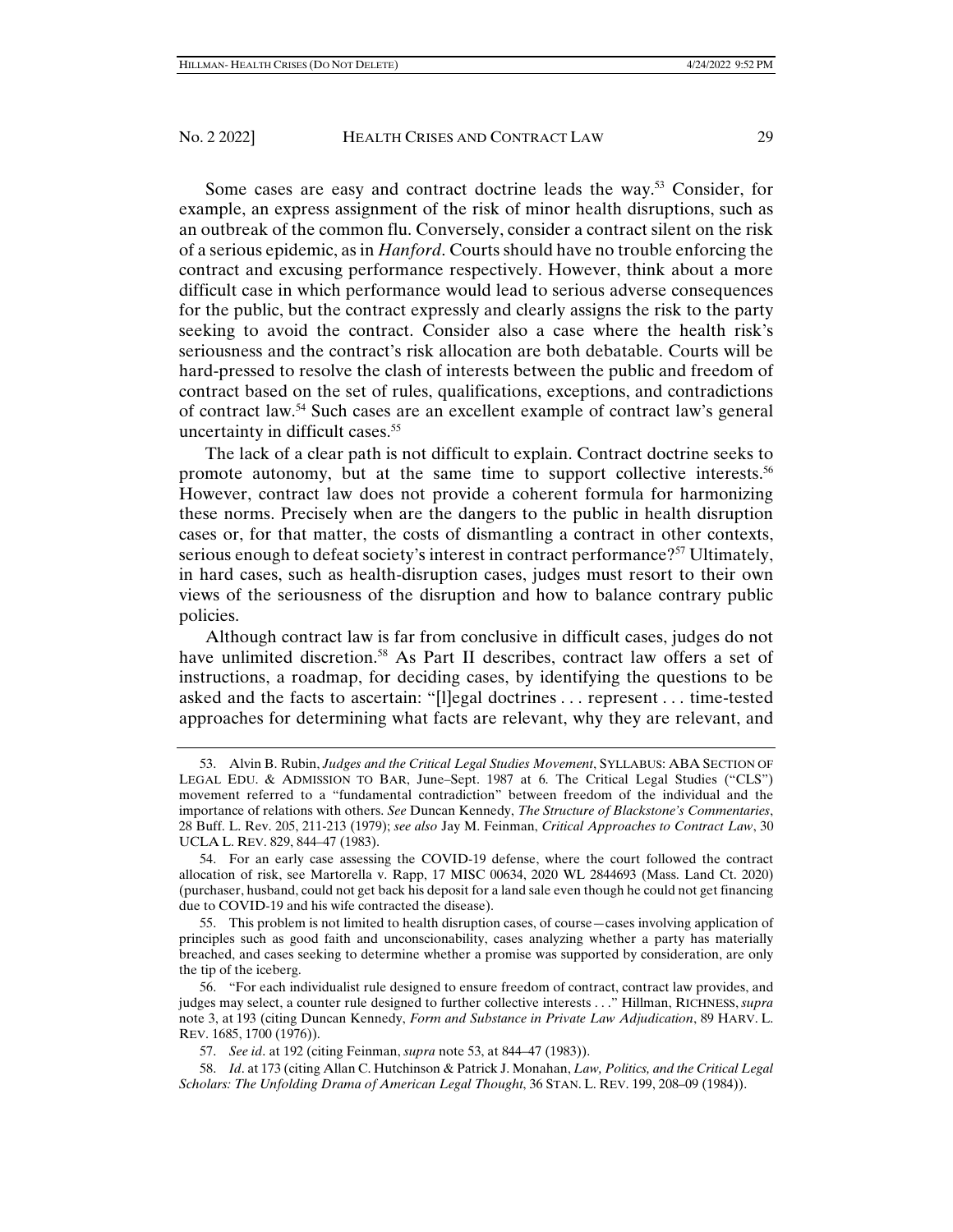the degree of strength of the relevance."59

By tradition, courts also look for "complementary strands" in their reasoning as they move towards decisions guided by their overall "judgment."<sup>60</sup> Further, judicial norms, such as the obligation to consider carefully legal arguments and to pursue fairness and justice, place limits on possible results.61 In *Hanford*, for example, a court could release the Fair Association because of health risks, but the court would not forgive the Fair Association simply because it paid local taxes or contributed to the judge's campaign chest.

For some readers, this brief discussion will bring to mind the important 1980s and 1990s exchanges between the Critical Legal Studies (CLS) movement and mainstream legal scholars. Although CLS scholars did not all speak with one voice, many took their cue from the legal realists who described the limitations of doctrine.<sup>62</sup> These CLS writers argued that contract law was mainly indeterminate because of contradictory rules and principles and competing policies.63 The writers explained that rule indeterminacy was inevitable because of countervailing, but ingrained, American values, namely individualism and communitarianism.64 Mainstream scholars thought that CLS exaggerated contract law's lack of direction, and the mainstream distinguished between easy and hard cases.<sup>65</sup> The mainstream also emphasized the guidance of the roadmap revealed by doctrine.<sup>66</sup> The discussion in this article reinforces an earlier conclusion of this author that "contract law is probably not as indeterminate as CLS wants to claim and not as objective as the mainstream would like."67

#### IV

#### CONCLUSION: WHAT DOES THE FUTURE HOLD?

Professors Hoffman and Hwang forecast that arbitrators will decide many COVID-19 contract cases, leading to more compromise and adjustment of obligations.68 Another possibility is that parties will be less likely to turn to formal dispute resolution, but instead will negotiate a compromise themselves.<sup>69</sup> The

- 64. Feinman, *supra* note 53, at 844–47.
- 65. Hillman, RICHNESS, *supra* note 3, at 178–79.
- 66. *Id*. at 209.

 <sup>59.</sup> Walter Oberer, *On Law, Lawyering and Law Professing: The Golden Sand*, 39 J. LEGAL EDUC. 203, 205 (1989).

 <sup>60.</sup> Stephen Waddams, DIMENSIONS OF PRIVATE LAW: CATEGORIES AND CONCEPTS IN ANGLO AMERICAN LEGAL REASONING 191 (2003).

 <sup>61.</sup> Hillman, RICHNESS, *supra* note 3, at 181.

 <sup>62.</sup> *Id.* at 191.

 <sup>63.</sup> *Id.*

 <sup>67.</sup> *Id.* Further, "the various norms of contract law reflect the major social, economic, and institutional forces of a pluralistic society. Not only do these norms often clash, but they are themselves frequently internally inconsistent." *Id*. at 268.

 <sup>68. &</sup>quot;COVID-19 and contract performance's potential to amplify health risk only further tilts courts and arbitral tribunals toward compromise and reformation." Hoffman & Hwang, *supra* note 3, at 1012– 13.

 <sup>69.</sup> Courts and arbitrators already may be moving toward compromise solutions: "COVID-19 and